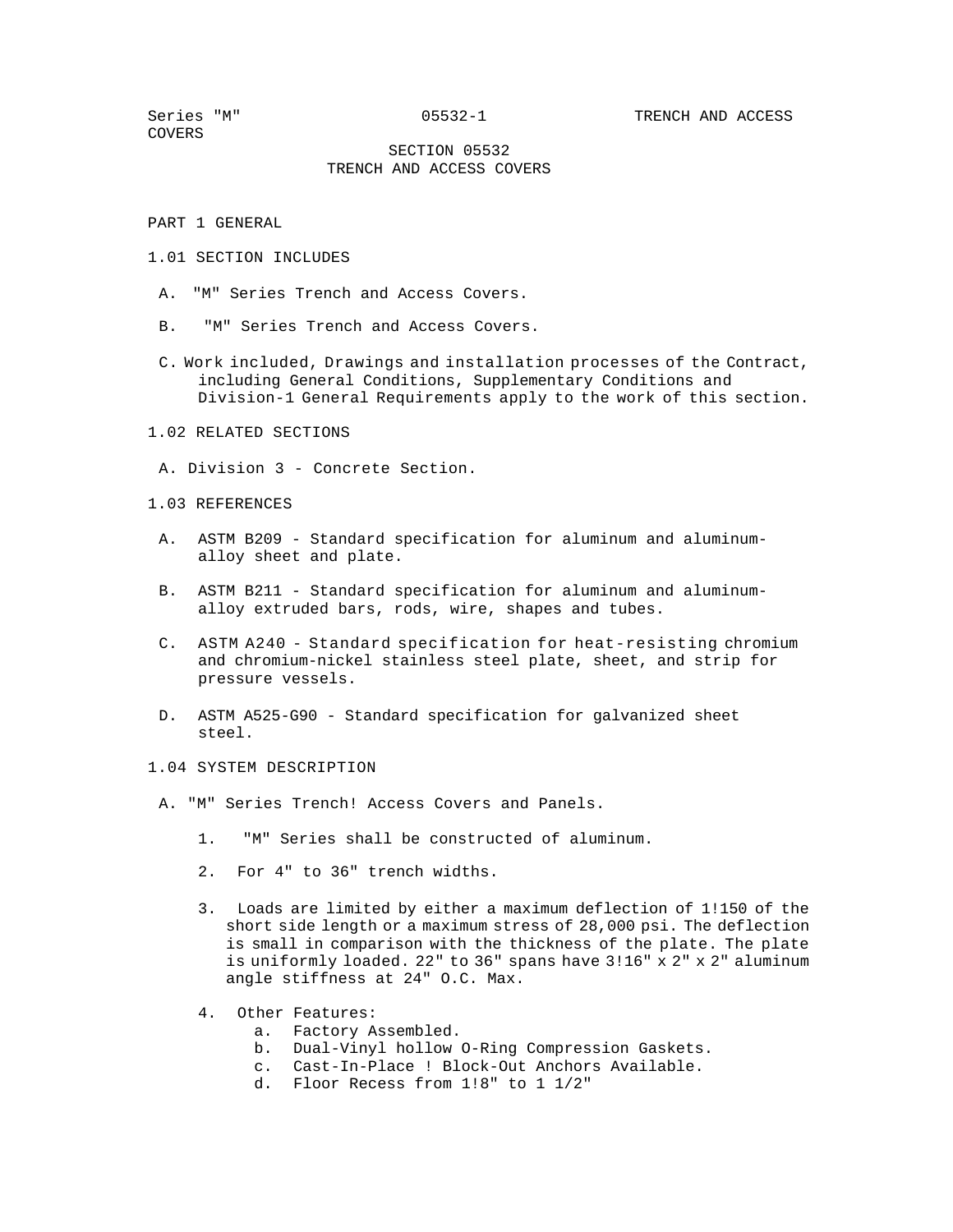e. Optional Liners Available in Aluminum, Stainless Steel

and

- Galvanized.
- f. Optional Recessed Lift Handles.

# 1.05 SUBMITTALS

- A. Product Data: Submit, for each type of trench and access cover assembly specified, include the manufacturer's product specifications, installation instructions, details of construction relative to materials, dimensions of individual components, profiles and finishes.
	- 1. Please note that submissions or substitutions must be made within 10 working days of the general contract award to

### avoid

project delay. If not followed, the Architect will designate

the

exact product to be used and the contractor will have no recourse.

- B. Shop Drawing: Submit detailed drawings showing layout trench and access cover assemblies and all special connections, jointing and accessories which are not completely shown in the manufacturer's data.
- C. Samples: Submit 6" long samples of each trench and access cover assembly for approval.
- 1.06 QUALITY ASSURANCE
- A. Single Source Responsibility: Obtain trench and access cover assembles from one source from a single manufacturer.
- 1.07 DELIVERY, STORAGE, AND HANDLING
- A. Storage and Protection: Protect trench and access cover assembles from damage, after delivery to site and, before installation.
- PART 2 PRODUCTS

### 2.01 MANUFACTURERS

- A. Specifications and drawings are based on Architectural Art Mfg., Inc. Products; 6409 Rhode Island Ave; Riverdale MD; Phone: (888) 213- 0952, Fax: (800) 897-3129.
- B. Substitutions: Submit proposed substitution in writing to the Architect within 10 days of the bid due date. Submit samples and product data for Architects review and addendum approval.
- 2.02 MATERIAL
- A. Extruded Aluminum: Alloy 6063-T5.